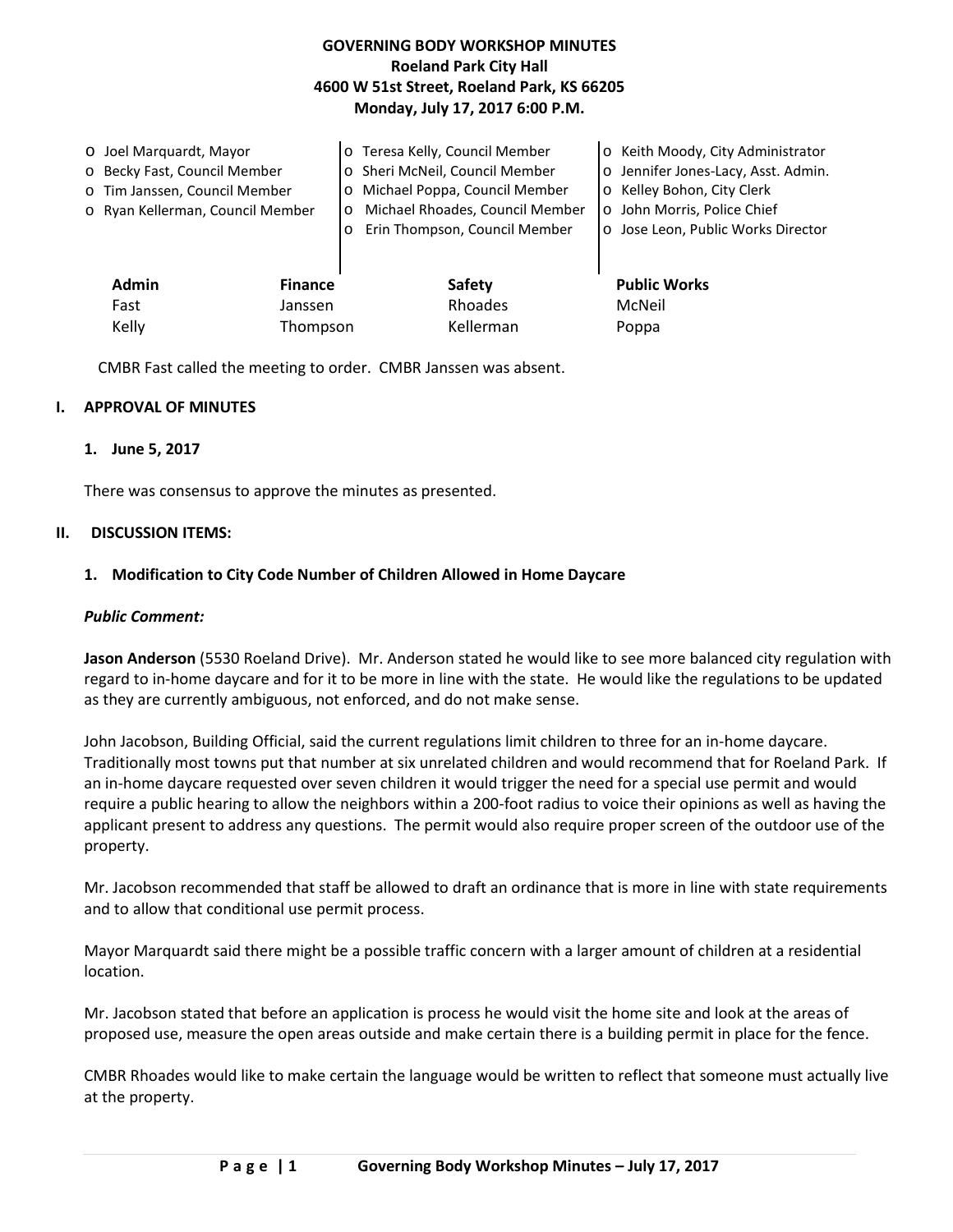CMBR Kellerman asked Mr. Anderson if there would be more than one adult at his home. Mr. Anderson said he would like to see that in-home daycare must be state licensed.

Mr. Jacobson said he would ensure that the applicant complies with state standards before even accepting the application for a conditional use permit.

Mr. Jacobson had told Mr. Anderson that he would delay enforcement until the matter can be resolved.

## **2. Leaf Pickup Agreement with Westwood**

Public Works Director Leon reported that the contracts for Westwood and Westwood Hills remain the same as last year.

CMBR Kellerman asked if the City realized any profit in these programs. City Administrator Moody said the method they are charging back recovers not only the direct expense, but also provides for overhead expenses and profit.

CMBR Fast questioned the price discrepancies between Westwood and Westwood Hills based on their size. Public Works Director Leon said that even though Westwood Hills is smaller they provide more services than they do to Westwood, such as street sweeping.

Public Works Director Leon also said that both cities have approved the contracts and asked Governing Body to approve them at the Council meeting.

Items 2 and 3 will be forwarded to the Consent Agenda.

## **3. Leaf Pickup Agreement with Westwood Hills**

This was discussed with Item 2 and will be forwarded to the Consent Agenda for approval.

## **4. KOMA/KORA Changes**

City Attorney Steve Maurer spoke in regards to changes of House Bill 231. The League of Kansas Municipalities (LKM) requests that specificity is needed when stating the reason for adjourning to executive session. However, they also state that it limits the Council from entering an executive session for more than one topic.

Mr. Maurer said staff will provide specific language to be read into the record by Council stating the reason for the executive session. After some research and conversations with the State Attorney General's Office, Mr. Maurer and staff believe it is not a violation to discuss more than one topic in an executive session. It was also noted in LKM's own literature that to recess into executive session would include "the *subjects* to be discussed during the closed door or executive meeting."

Mr. Maurer said the Council has three options. They can follow the LKM guidelines, continue what they have been doing, or they can request a written opinion from the Attorney General's Office for clarification.

CMBR Rhoades said he would like to get an opinion for affirmation that the City is handling meetings properly. There was consensus that City Attorney Maurer would ask for an opinion from the State Attorney General's Office on executive sessions.

## **5. Possible Budget Discussion**